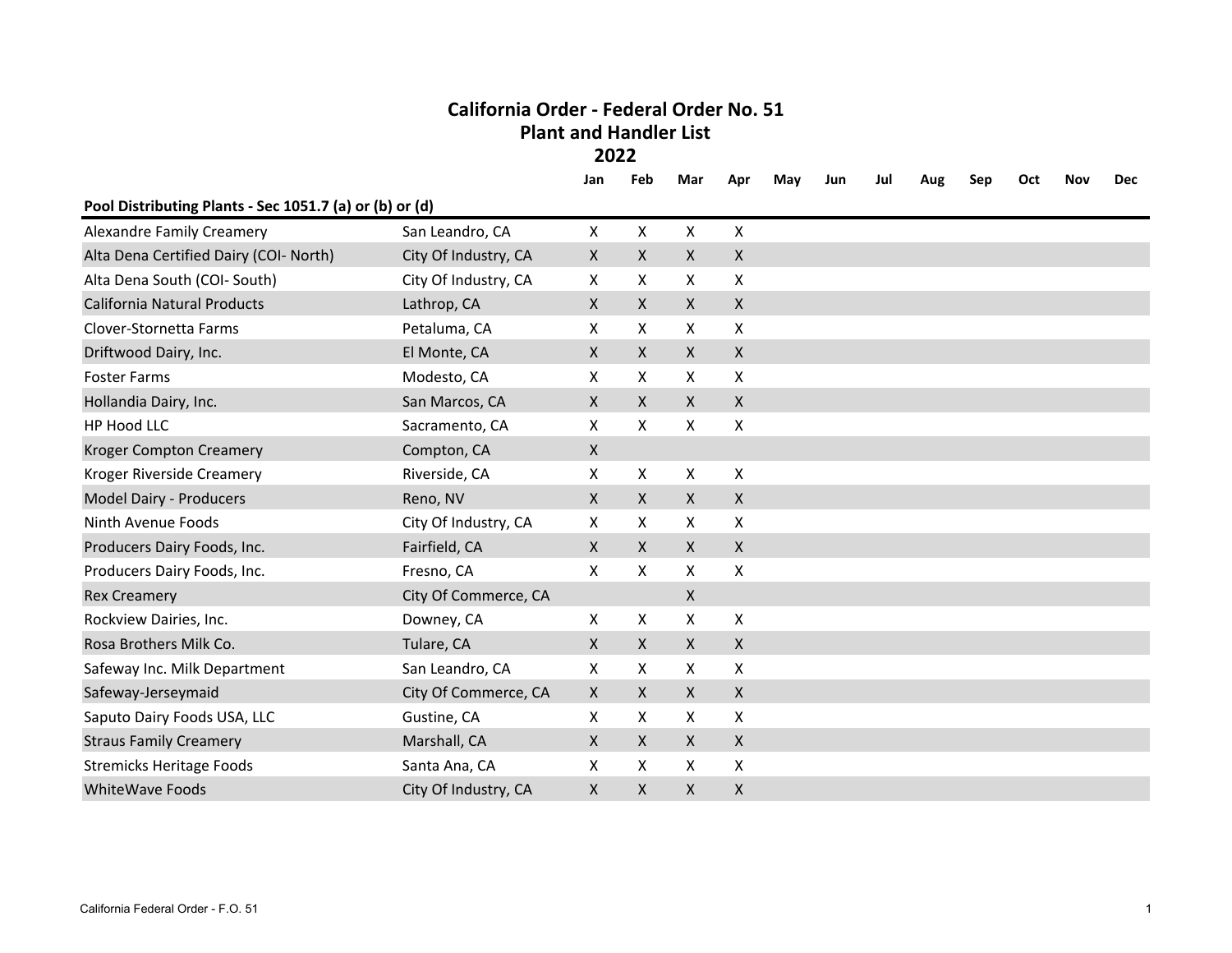### **Jan Feb Mar Apr May Jun Jul Aug Sep Oct Nov Dec**

## **Cooperatives Qualifying as Pool Handlers - Sec 1000.9(c)**

| Visalia, CA        | X                                                            | X            | X                         | X            |  |
|--------------------|--------------------------------------------------------------|--------------|---------------------------|--------------|--|
| LaFarge, WI        | X                                                            | X            | $\boldsymbol{\mathsf{X}}$ | $\mathsf{X}$ |  |
| Corona, CA         | X                                                            | X            | X                         | X            |  |
| Turlock, CA        | X                                                            | $\mathsf{X}$ | X                         | X            |  |
| Ames, IA           | X                                                            | X            | X                         | X            |  |
| Santa Fe, NM       | X                                                            | X            | $\boldsymbol{\mathsf{X}}$ | $\mathsf X$  |  |
| Ripon, CA          | X                                                            | X            | $\boldsymbol{\mathsf{X}}$ | $\mathsf{X}$ |  |
| Chino, CA          | $\mathsf{X}$                                                 | $\mathsf{X}$ | $\boldsymbol{\mathsf{X}}$ | $\mathsf{X}$ |  |
| Ferndale, CA       | X                                                            |              | X                         |              |  |
|                    |                                                              |              |                           |              |  |
| Las Vegas, NV      | X                                                            | X            | X                         | X            |  |
| Columbia, MO       | X                                                            | $\mathsf{X}$ | $\boldsymbol{\mathsf{X}}$ | $\mathsf{X}$ |  |
| Boise, ID          | X                                                            | X            | $\mathsf{X}$              | X            |  |
| Goodyear, AZ       |                                                              |              | $\mathsf{X}$              |              |  |
| Logan, UT          | X                                                            | X            | X                         | X            |  |
| Murray, KY         | X                                                            |              | $\mathsf{x}$              | $\mathsf X$  |  |
| Cedar City, UT     |                                                              | X            | $\mathsf{X}$              | $\mathsf{X}$ |  |
| Salt Lake City, UT | $\mathsf{X}$                                                 | $\mathsf{X}$ | $\boldsymbol{\mathsf{X}}$ | $\mathsf X$  |  |
| Etobicoke, ON      | Χ                                                            |              |                           | Χ            |  |
|                    |                                                              |              |                           |              |  |
| Modesto, CA        | X                                                            | X            | X                         | X            |  |
| Fresno, CA         |                                                              | X            | $\mathsf X$               | Χ            |  |
|                    | <b>Partially Regulated Distributing Plants - Sec 1000.76</b> |              |                           |              |  |